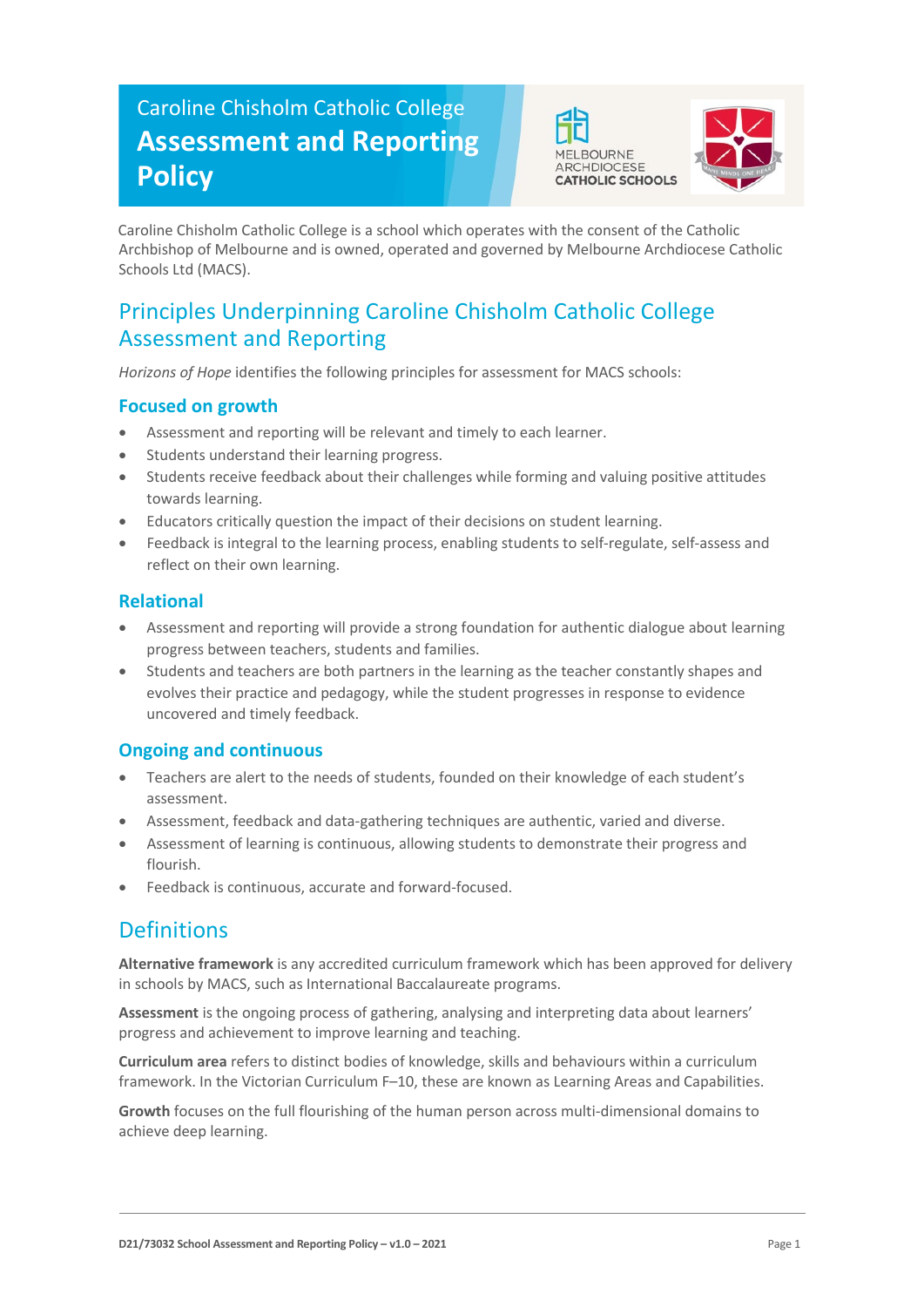**Progress** is observable and measurable change in student learning based on evidence and multiple data sources that indicates development along a continuum of learning, and supports learners to see themselves as successful.

**Reporting** is the process used to communicate knowledge gained from assessing student learning. The purpose of reporting is to provide relevant information about a student's progress to students, parents, support staff and other teachers.

**Standards** describe the quality of learning (extent of knowledge, depth of understanding and sophistication of skills) that would indicate the student is well placed to commence the learning required at the next level of achievement within the Victorian Curriculum F–10 and/or VCE study designs, VCAL strands or units of competency within a Vocational Education and Training (VET) program.

**Victorian Curriculum and Assessment Authority (VCAA)** is the statutory authority primarily accountable to the Minister of Education, for the provision of curricula and assessment and reporting in Victorian schools.

### Assessment

At Caroline Chisholm Catholic College, teachers assess and monitor student growth, learning progress and achievement against the achievement standards within the curriculum framework and within the learning and teaching program at Caroline Chisholm Catholic College.

## Reporting

At Caroline Chisholm Catholic College, the nature and frequency of feedback given to students and parents about individual assessment tasks is determined by teachers and leaders.

Caroline Chisholm Catholic College complies with the Australian Government reporting requirements. These requirements apply to the written reports on student learning and progress. Reports are provided twice annually for each student in each year they are enrolled at the school. More information about the specific requirements for reporting can be found in the Catholic Education Commission of Victoria Ltd (CECV) *[Reporting Student Progress and Achievement: 2021 Revised](https://cevn.cecv.catholic.edu.au/MelbourneDiocese/Document-File/Curriculum/Reporting/CECV-2019-Revised-Student-Reporting-Guidelines.aspx)  [Guidelines for Victorian Catholic Schools](https://cevn.cecv.catholic.edu.au/MelbourneDiocese/Document-File/Curriculum/Reporting/CECV-2019-Revised-Student-Reporting-Guidelines.aspx)*.

#### **Senior secondary education**

Schools must have policies and procedures in place to:

- maintain accurate student records
- ensure the integrity of student assessments
- monitor student participation, completion rates and outcomes.

The policies and procedures must cover the analysis of results and student participation in accordance with the requirements of the awarding body.

#### **Review of assessment and reporting practices – use of student learning data**

Teachers at Caroline Chisholm Catholic College document the processes they use to review practices for assessment and reporting. This information includes the ways in which data about student learning progress from a variety of sources is analysed to improve student growth and learning progress, and to guide learning and teaching programs.